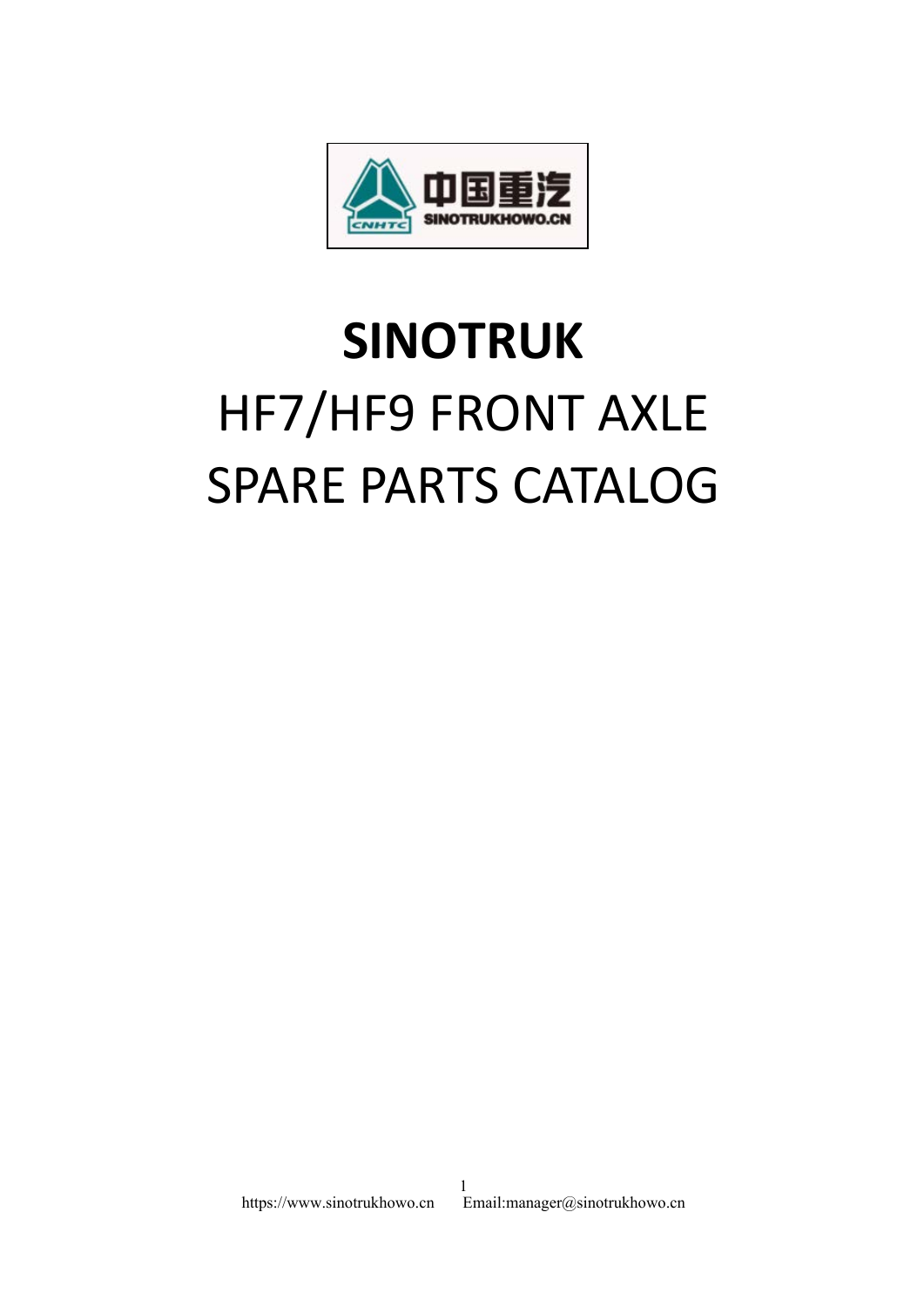## **INDEX**

| HF7 FRONT AXLE                      | Page 3 |  |
|-------------------------------------|--------|--|
| <b>HF9 FRONT AXLE</b>               | Page 5 |  |
| <b>SECOND GENERATION DISK BRAKE</b> | Page 7 |  |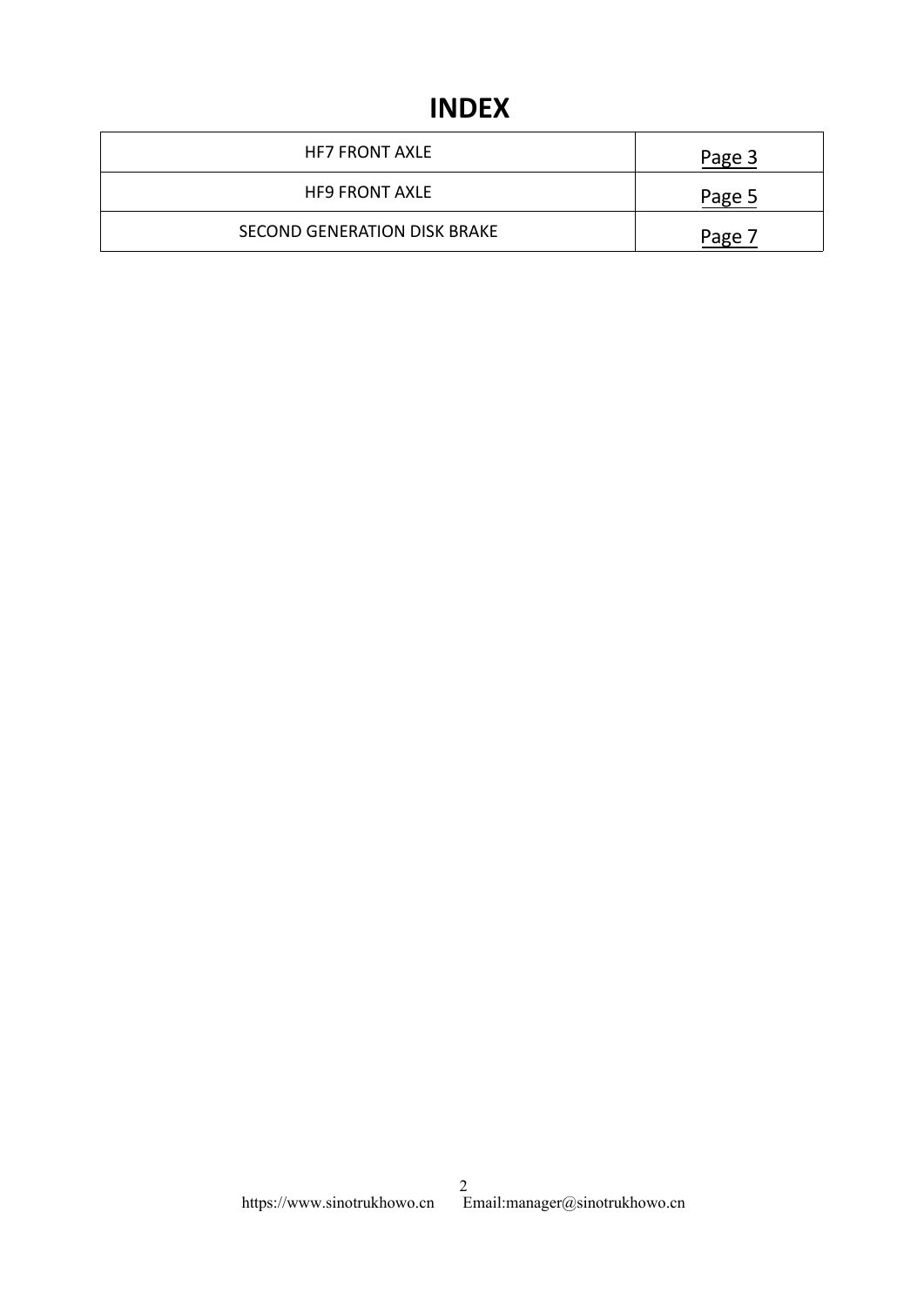前轴总成(HR7, ABS, 分体式转向节, 带防护罩)

<span id="page-2-0"></span>

|                         |                 | HF7 FRONT AXLE, SINOTRUK 2010   |                |
|-------------------------|-----------------|---------------------------------|----------------|
| Serial                  | Number          | Name                            | Quantity       |
| $\mathbf{1}$            | AZ9900410083    | 7 ton front axle assy           | $\mathbf{1}$   |
| $\overline{2}$          | AZ9100411005    | main pin retaining screw        | $\overline{2}$ |
| 3                       | Q40314          | spring gasket                   | $\overline{2}$ |
| $\overline{\mathbf{4}}$ | Q340B14T13F2    | I-type hexagon nut              | $\overline{2}$ |
| 5                       | WG9100411035    | bushing                         | 4              |
| 6                       | AZ9100413045    | knuckle pin                     | $\overline{2}$ |
| 7                       | AZ9100413035    | main pin retainer               | $\overline{2}$ |
| 8                       | Q701B70         | grease nipple                   | $\overline{2}$ |
| 9                       | Q43070          | elastic retaining ring for hole | $\overline{2}$ |
| 10                      | AZ9100413070    | main pin cap                    | $\overline{2}$ |
| 11                      | AZ9100413011-24 | gasket                          | nB             |
| 12                      | WG9700411049    | thrust bearing for front wheel  | $\overline{2}$ |
| 13                      | AZ9100411007    | cap                             | $\overline{2}$ |
| 14                      | Q43055          | elastic retaining ring for hole | $\overline{2}$ |
| 15                      | WG9100413053    | right dust cover                | $\mathbf{1}$   |
|                         | WG9100413052    | left dust cover                 | $\mathbf{1}$   |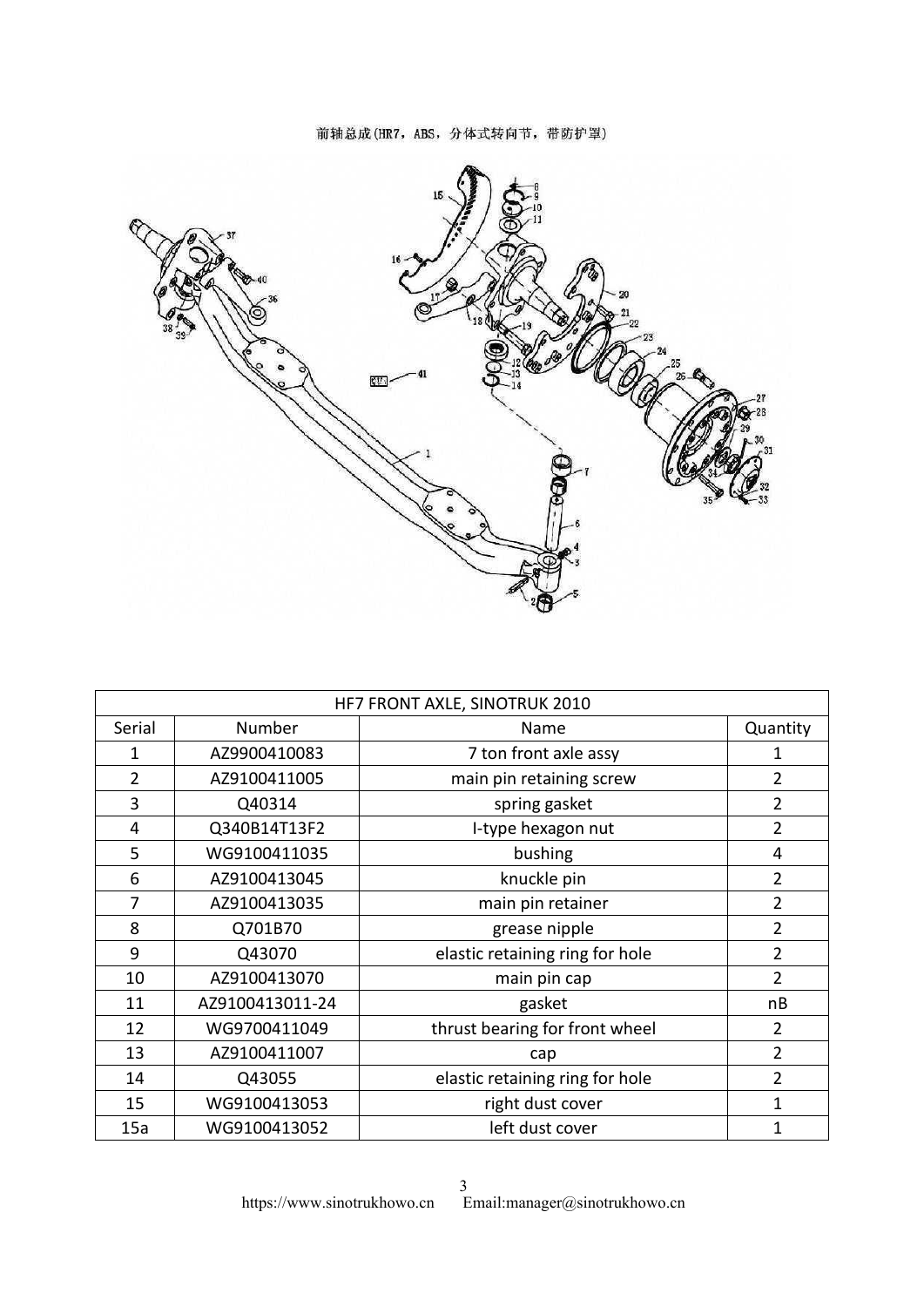| 16  | Q150B1025    | hexagon head bolt                           | 8              |
|-----|--------------|---------------------------------------------|----------------|
| 17  | Q361B24T13F2 | 2-type hexagon nut- fin thread              | 4              |
| 18  | AZ9719413004 | right tie rod arm                           | $\mathbf{1}$   |
| 18a | AZ9719413003 | left tie rod arm                            | $\mathbf{1}$   |
| 19  | AZ9100413008 | hexagon head bolt                           | $\overline{4}$ |
| 1a  | AZ9719410090 | 7 ton front axle assy (spring distance 900) | $\mathbf{1}$   |
| 20  | WG9100413004 | connecting plate                            | $\overline{2}$ |
| 21  | Q151B2045TF2 | hexagon head bolt                           | $\overline{4}$ |
| 22  | WG9112410019 | gear ring                                   | $\overline{2}$ |
| 23  | WG9003074387 | sealing ring for shaft                      | $\overline{2}$ |
| 24  | WG9100032314 | cone rolling bearing                        | $\overline{2}$ |
| 25  | WG9100032311 | cone rolling bearing                        | $\overline{2}$ |
| 26  | WG9100410212 | bolt for wheel                              | 20             |
| 27  | AZ9100412211 | front wheel hub                             | $\overline{2}$ |
| 28  | WG9003884160 | nut for wheel                               | 20             |
| 29  | WG9100410062 | gasket                                      | $\overline{2}$ |
| 30  | Q5006370     | cotter                                      | $\overline{2}$ |
| 31  | WG9100413068 | cap for hub                                 | $\overline{2}$ |
| 32  | Q40308       | spring gasket                               | 16             |
| 33  | Q150B0816    | hexagon head bolt                           | 16             |
| 34  | AZ9100411140 | knuckle locking nut                         | $\overline{2}$ |
| 35  | Q151B1690TF2 | hexagon head bolt                           | 20             |
| 36  | AZ9719411005 | rie rod arm                                 | $\mathbf{1}$   |
| 37  | AZ9100413002 | knuckle (left)                              | $\mathbf{1}$   |
| 37a | AZ9100413003 | knuckle (right)                             | $\mathbf{1}$   |
| 38  | Q351B14T15   | hexagon nut                                 | $\overline{2}$ |
| 39  | WG880410059  | adjusting screw                             | $\overline{2}$ |
| 40  | Q151B1850TF2 | hexagon head bolt                           | $\overline{2}$ |
| 41  | WG2297Y4835  | nameplate                                   | $\mathbf{1}$   |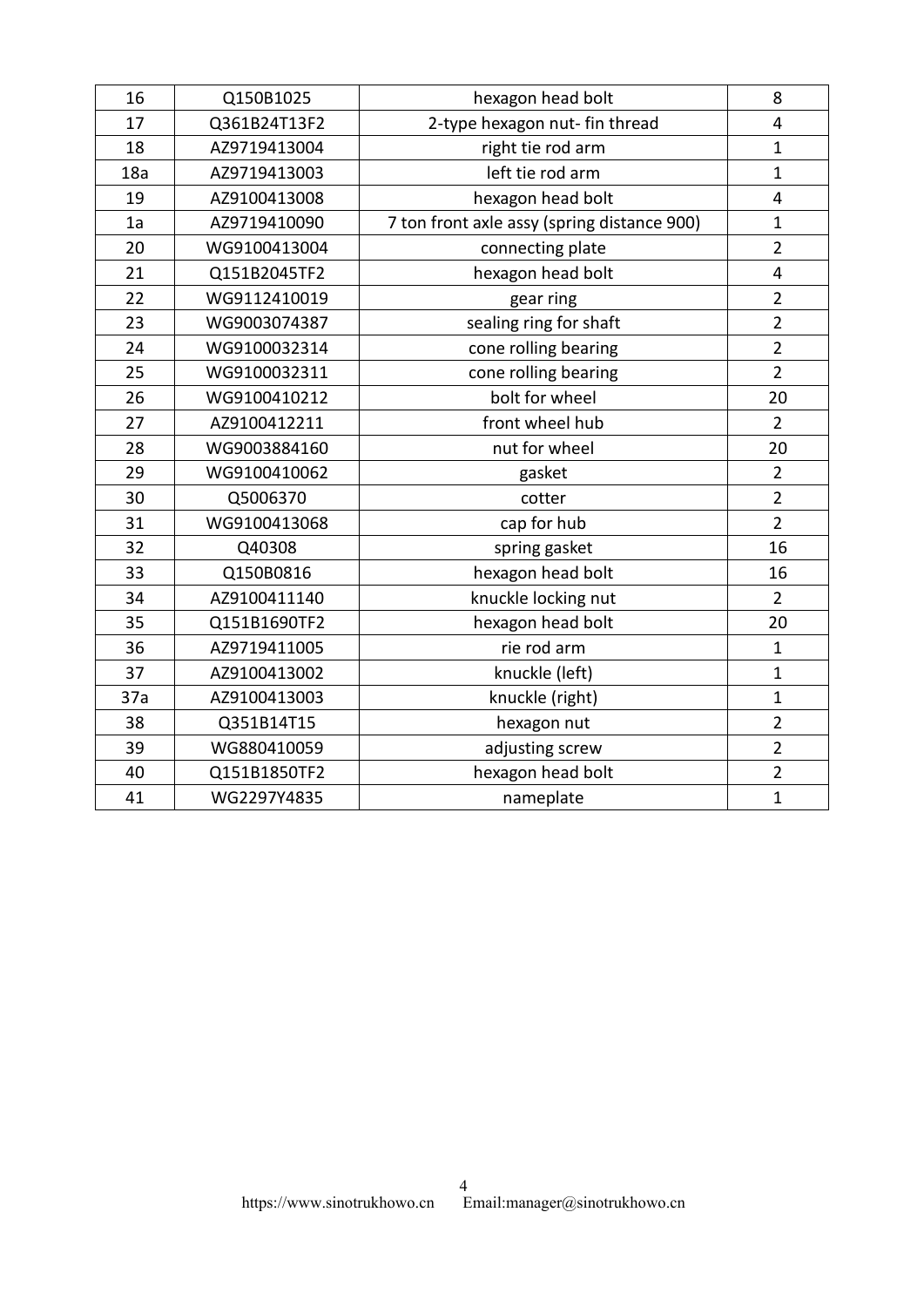前轴总成(HR9, ABS, 分体式转向节, 带防护罩)

<span id="page-4-0"></span>

|              |                 | HF9 FRONT AXLE, SINOTRUK 2010                                  |                |
|--------------|-----------------|----------------------------------------------------------------|----------------|
|              |                 | powered by CHINA HEAVY TRUCK PARTS CO LTD, www.sinotrukhowo.cn |                |
| Serial       | Number          | Name                                                           | Quantity       |
| $\mathbf{1}$ | AZ9100413007    | 9 ton front axle assy                                          | $\mathbf{1}$   |
| 2            | AZ9100411005    | main pin retaining screw                                       | $\overline{2}$ |
| 3            | Q40314          | spring gasket                                                  | $\overline{2}$ |
| 4            | Q340B14T13F2    | I-type hexagon nut                                             | $\overline{2}$ |
| 5            | WG9100411035    | bushing                                                        | $\overline{4}$ |
| 6            | AZ9100413045    | knuckle pin                                                    | $\overline{2}$ |
| 7            | AZ9100413035    | main pin retainer                                              | $\overline{2}$ |
| 8            | Q701B70         | grease nipple                                                  | $\overline{2}$ |
| 9            | Q43070          | elastic retaining ring for hole                                | $\overline{2}$ |
| 10           | AZ9100413070    | main pin cap                                                   | $\overline{2}$ |
| 11           | AZ9100413011-24 | gasket                                                         | nB             |
| 12           | WG9700411049    | thrust bearing for front wheel                                 | $\overline{2}$ |
| 13           | AZ9100411007    | cap                                                            | $\overline{2}$ |
| 14           | Q43055          | elastic retaining ring for hole                                | $\overline{2}$ |
|              | WG9100413053    | right dust cover                                               | $\mathbf{1}$   |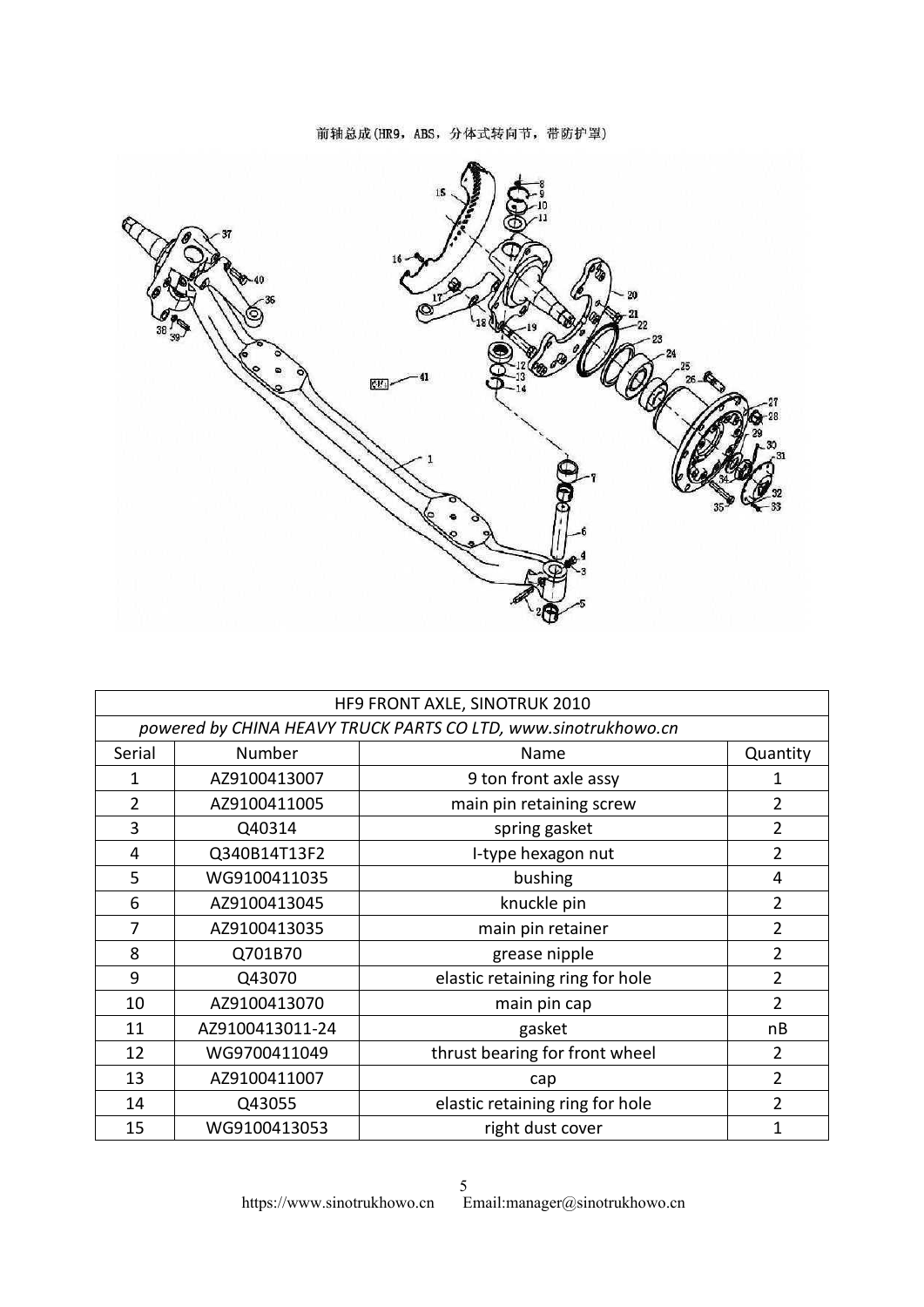| 15a | WG9100413052 | left dust cover                             | $\mathbf{1}$            |
|-----|--------------|---------------------------------------------|-------------------------|
| 16  | Q150B1025    | hexagon head bolt                           | 8                       |
| 17  | Q361B24T13F2 | 2-type hexagon nut- fin thread              | $\overline{4}$          |
| 18  | AZ9719413004 | right tie rod arm                           | $\mathbf{1}$            |
| 18a | AZ9719413003 | left tie rod arm                            | $\mathbf{1}$            |
| 19  | AZ9100413008 | hexagon head bolt                           | 4                       |
| 1a  | AZ9719410092 | 9 ton front axle assy (spring distance 900) | $\mathbf{1}$            |
| 20  | WG9100413004 | connecting plate                            | $\overline{2}$          |
| 21  | Q151B2045TF2 | hexagon head bolt                           | $\overline{\mathbf{4}}$ |
| 22  | WG9112410019 | gear ring                                   | $\overline{2}$          |
| 23  | WG9003074387 | sealing ring for shaft                      | $\overline{2}$          |
| 24  | WG9100411014 | cone rolling bearing                        | $\overline{2}$          |
| 25  | WG9100411010 | cone rolling bearing                        | $\overline{2}$          |
| 26  | WG9100410212 | bolt for wheel                              | 20                      |
| 27  | AZ9100412211 | front wheel hub                             | $\overline{2}$          |
| 28  | WG9003884160 | nut for wheel                               | 20                      |
| 29  | WG9100410062 | gasket                                      | $\overline{2}$          |
| 30  | Q5006370     | cotter                                      | $\overline{2}$          |
| 31  | WG9100410043 | cover                                       | $\overline{2}$          |
| 32  | Q40308       | spring gasket                               | 16                      |
| 33  | Q150B0816    | hexagon head bolt                           | 16                      |
| 34  | AZ9100411140 | knuckle locking nut                         | $\overline{2}$          |
| 35  | Q151B1690TF2 | hexagon head bolt                           | 20                      |
| 36  | AZ9719411011 | rie rod arm                                 | $\mathbf{1}$            |
| 36  | AZ9719411005 | rie rod arm                                 | $\mathbf{1}$            |
| 37  | AZ9100413002 | knuckle (left)                              | $\mathbf{1}$            |
| 37a | AZ9100413003 | knuckle (right)                             | $\mathbf{1}$            |
| 38  | Q351B14T15   | hexagon nut                                 | $\overline{2}$          |
| 39  | WG880410059  | adjusting screw                             | $\overline{2}$          |
| 40  | Q151B1850TF2 | hexagon head bolt                           | $\overline{2}$          |
| 41  | WG2297Y4835  | nameplate                                   | $\mathbf{1}$            |
|     |              |                                             |                         |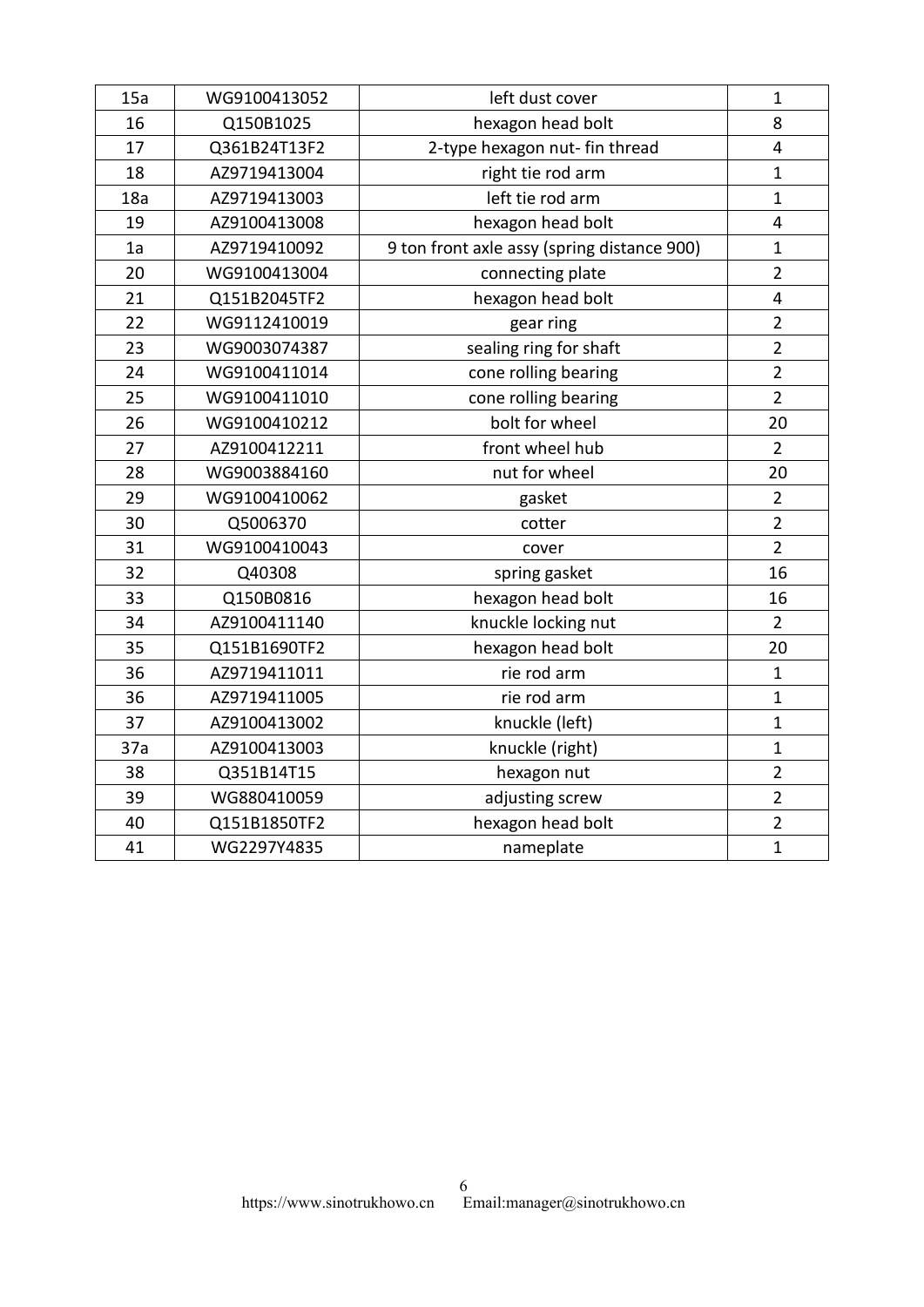第二代应用型盘式制动器

<span id="page-6-0"></span>

| 65             | 61<br>63<br>62 | 60 59 58 57 56 55 54 53 52 51 50 49 48 47 46 45                | 43             |
|----------------|----------------|----------------------------------------------------------------|----------------|
|                |                | SECOND GENERATION DISK BRAKE, SINOTRUK 2010                    |                |
|                |                | powered by CHINA HEAVY TRUCK PARTS CO LTD, www.sinotrukhowo.cn |                |
| Serial         | Number         | Name                                                           | Quantity       |
| $\mathbf{1}$   | WG9100360410   | front left brake chamber 22"                                   | $\mathbf 1$    |
| $\overline{2}$ | WG9100360420   | front right brake chamber 22"                                  | $\mathbf{1}$   |
| 3              | WG9100443009   | rubber hat                                                     | $\overline{2}$ |
| $\overline{4}$ | AZ9100443010   | hand-adjusting retaining ring                                  | $\overline{2}$ |
| 5              | WG9100443011   | seal                                                           | $\overline{2}$ |
| 6              | WG9100443008   | head-adjusting seat                                            | $\overline{2}$ |
| 7              | WG9100443041   | hand-adjusting shaft                                           | $\overline{2}$ |
| 8              | WG9100443043   | spring                                                         | $\overline{2}$ |
|                |                | hand-adjusting gear                                            | $\overline{2}$ |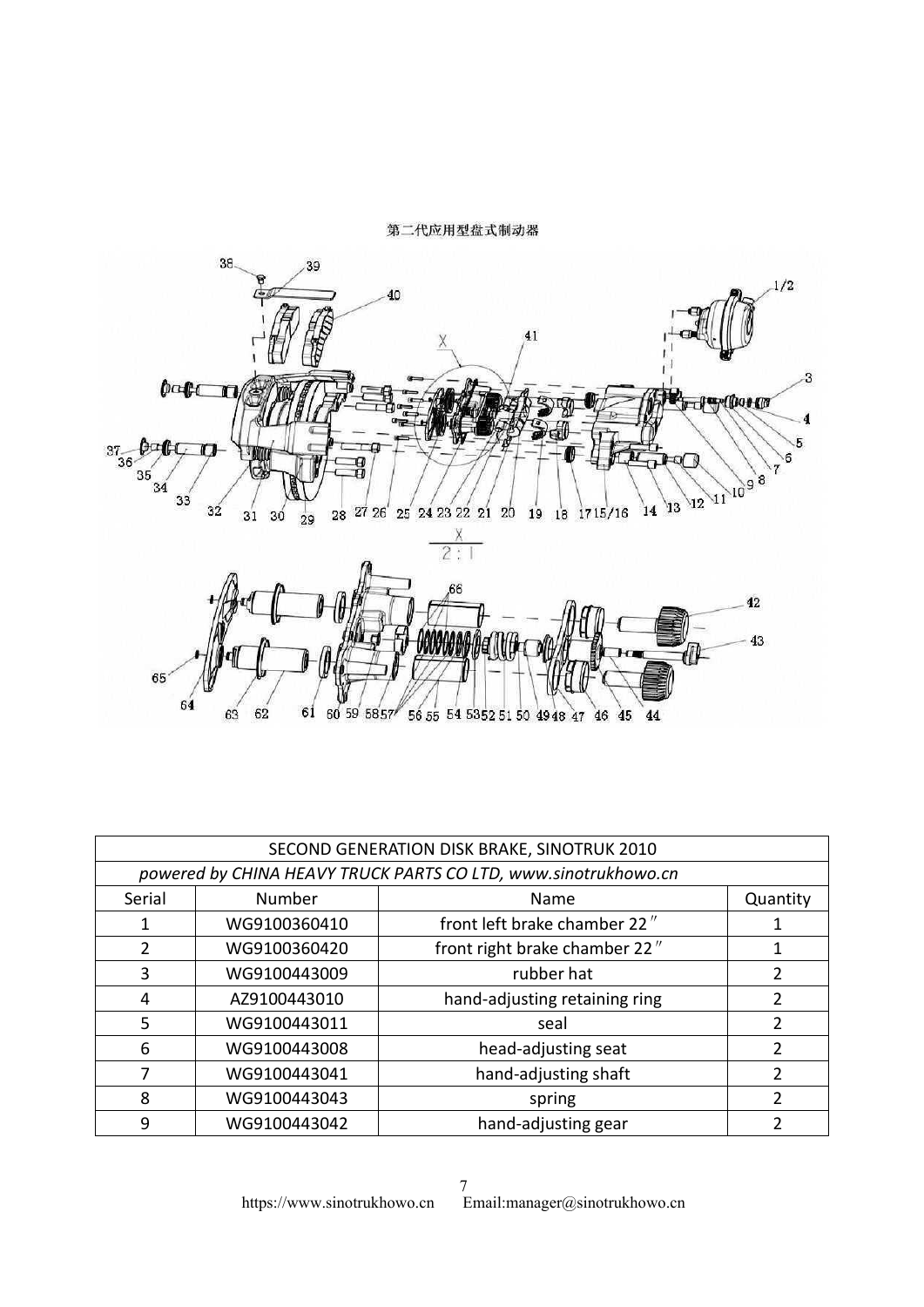| 10         | AZ9100443016 | sliding pin cap                  | $\overline{4}$ |
|------------|--------------|----------------------------------|----------------|
| 11, 36     | Q218B1450TF2 | inner hexagon column screw       | $\overline{4}$ |
| 12.34      | AZ9100443013 | sliding pin                      | $\overline{4}$ |
| 13         | Q218B1645TF2 | inner hexagon column screw       | 8              |
| 14         | WG9100443014 | sliding pin bushing              | $\overline{4}$ |
| 15         | AZ9100443301 | left clamp                       | $\mathbf{1}$   |
| 16         | AZ9100443401 | right clamp                      | $\mathbf{1}$   |
| 17, 32, 35 | WG9100443017 | sliding pin protective sleeve    | 4              |
| 18         | AZ9100443023 | half moon bearing block          | $\overline{4}$ |
| 19         | WG9100443022 | half moon bearing assy           | $\overline{4}$ |
| 20         | WG9100443031 | leverage                         | $\overline{2}$ |
| 21         | WG9100443033 | bushing                          | $\overline{4}$ |
| 22         | WG9100443034 | rivet                            | $\overline{4}$ |
| 23         | AZ9100443021 | column pin                       | 4              |
| 24         | WG9100443024 | rubber gasket                    | $\overline{2}$ |
| 25         | WG9100443027 | piston dust cover                | $\overline{4}$ |
| 26         | Q218B0825TF2 | inner hexagon column screw       | 16             |
| 27         | Q151B2050TF2 | hexagon head bolt                | 8              |
| 28         | Q151B2070TF2 | hexagon head bolt                | 4              |
| 29         | WG9100443001 | disk plate                       | $\overline{2}$ |
| 30         | AZ9100443002 | support                          | $\overline{2}$ |
| 31         | AZ9100443004 | clamp bridge                     | $\overline{2}$ |
| 33         | WG9100443019 | sliding pin bushing              | $\overline{4}$ |
| 37         | AZ9100443018 | sliding cap                      | 4              |
| 38         | Q150B1020TF2 | hexagon head bolt                | $\overline{2}$ |
| 39         | AZ9100443006 | pressing plate                   | $\overline{2}$ |
| 40         | WG9100443050 | brake block                      | 4              |
| 41         | WG9100443032 | driving head                     | $\overline{2}$ |
| 42         | WG9100443532 | pushing rod                      | $\overline{4}$ |
| 43         | WG9100443511 | main adjusting fork              | $\overline{2}$ |
| 44         | WG9100443528 | main adjusting bushing           | $\overline{2}$ |
| 45         | WG9100443512 | main adjusting gear              | $\overline{2}$ |
| 46         | WG9100443525 | pushing rod isolating bushing    | 4              |
| 47         | AZ9100443518 | main adjusting pressing plate    | $\overline{2}$ |
| 48         | WG9100443524 | main adjusting isolating bushing | $\overline{2}$ |
| 49         | WG9100443526 | single direction clutch          | $\overline{2}$ |
| 50         | WG9100443529 | clutch shaft bushing             | $\overline{2}$ |
| 51         | WG9100443519 | spring                           | $\overline{2}$ |
| 52         | WG9100443515 | overload clutch shaft            | $\overline{2}$ |
| 53         | WG9100443513 | supporting seat                  | $\overline{2}$ |
| 54         | WG9100443520 | thrust bearing assy              | $\overline{2}$ |
| 55         | WG9100443530 | piston bushing                   | 4              |
|            |              |                                  |                |